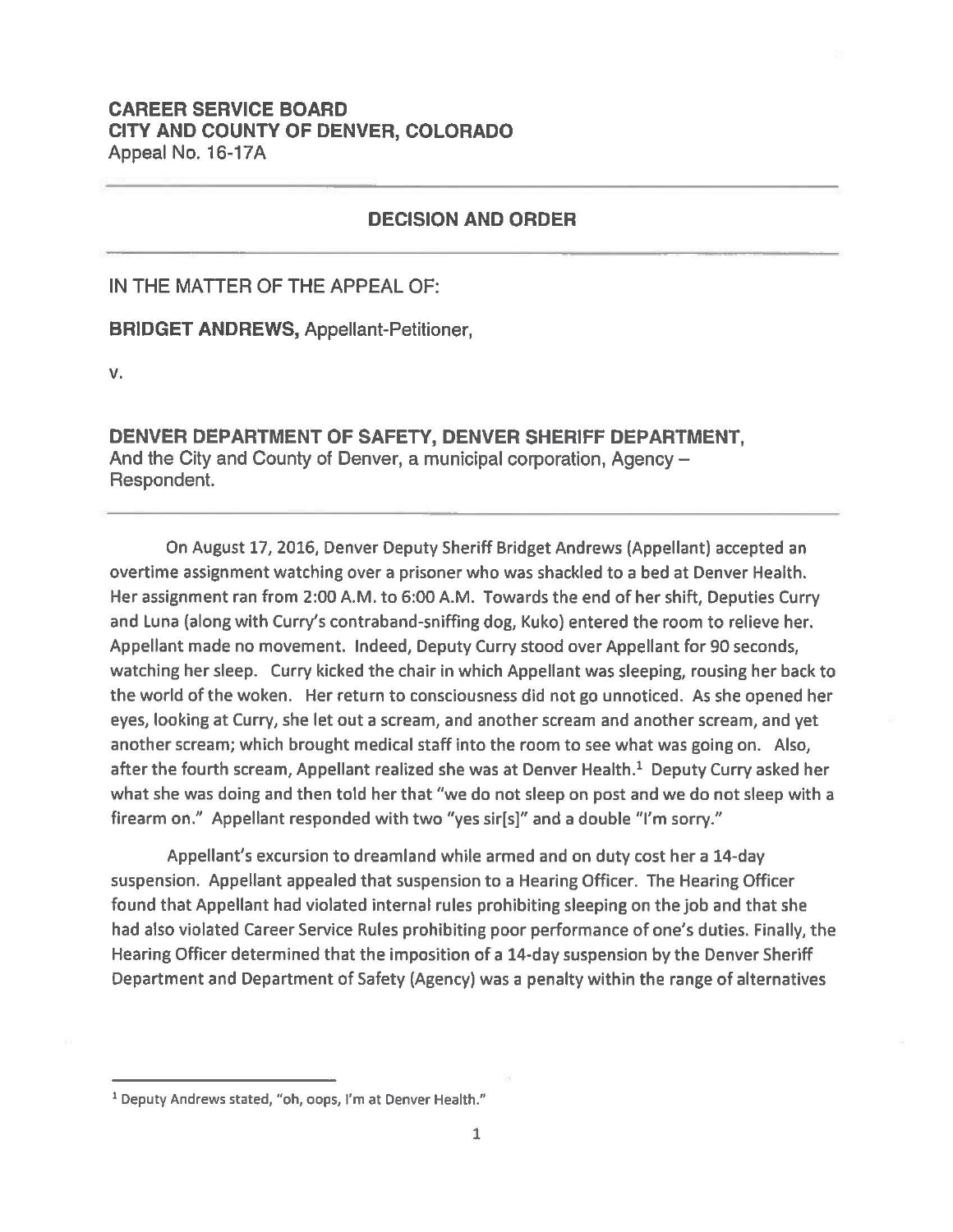available to a reasonable administrator.  $2$  Appellant then appealed the Hearing Officer's decision to this Board. We AFFIRM the Hearing Officer's decision.

Appellant first argues there is insufficient evidence in the record to support the Hearing Officer's conclusion that Appellant had been sleeping on the job. We disagree. The testimony of Deputy Curry was sufficient to support the Hearing Officer's finding. Deputy Curry testified that when he walked into the hospital room with his dog and another Deputy, he observed Appellant from a distance of two feet for 90 seconds. He testified that she was asleep for that entire period. He specifically described what he saw, noting Appellant's appearance as being relaxed in a fetal position, with her eyes closed and her breathing even. He testified that he made a loud comment to Deputy Luna that apparently did not get Appellant to move. He testified that when he woke Appellant, she was startled, unaware of her surroundings, and then apologetic for having fallen asleep. Deputy Curry's testimony was bolstered by Deputy Luna's who stated that Appellant appeared to have been asleep. Finally, we note that Appellant, during the investigation of this matter, admitted her eyes might have been closed, that she did not notice the two deputies and the dog enter the room, and that she could not recall if she had fallen asleep. We believe all of these facts strongly support the Hearing Officer's conclusion that Appellant was sleeping on the job.

Appellant claimed at hearing, however, that she was not asleep. In her brief, she argues that Deputy Curry's testimony is unreliable because he had never seen Appellant in a "nocturnal state"<sup>3</sup> and because he was not trained in the recognotion or determinations of peoples' nocturnal states or whether someone is sleeping. We do not believe that the Agency needed to present testimony from a Board-Certified sleep specialist to prove that Appellant was, in fact, sleeping on the job. And we further do not believe that Deputy Curry, or anyone else, needed special training or experience to be able to recognize and describe someone who was in a somnolent condition. The record plainly shows that Appellant was caught sleeping on the job.

Appellant next argues that the Hearing Officer erred in upholding the Agency's imposition of a 14-day suspension; a Matrix Category D aggravated range punishment. But we see no error in the Hearing Officer's findings or conclusions regarding the appropriateness of the penalty imposed.

A Matrix Category D violation is one which is substantially contrary to the guiding principles of the Department or that substantially interferes with its mission, operations or

<sup>&</sup>lt;sup>2</sup> The Agency employs a disciplinary Matrix. The Agency determined Appellant's misconduct to be a Matrix Category D infraction. While a first-time Category D infraction typically carries a presumptive penalty of ten suspended days, the Agency's Civilian Review Administrator determined that the circumstances of this misconduct warranted a penalty within the aggravated range; hence the imposition of the 14-day suspension. We believe the Hearing Officer's findings justifying the imposition of a penalty within the aggravated range is supported by record evidence.

<sup>&</sup>lt;sup>3</sup> If he had, additional and different questions might also be at issue.